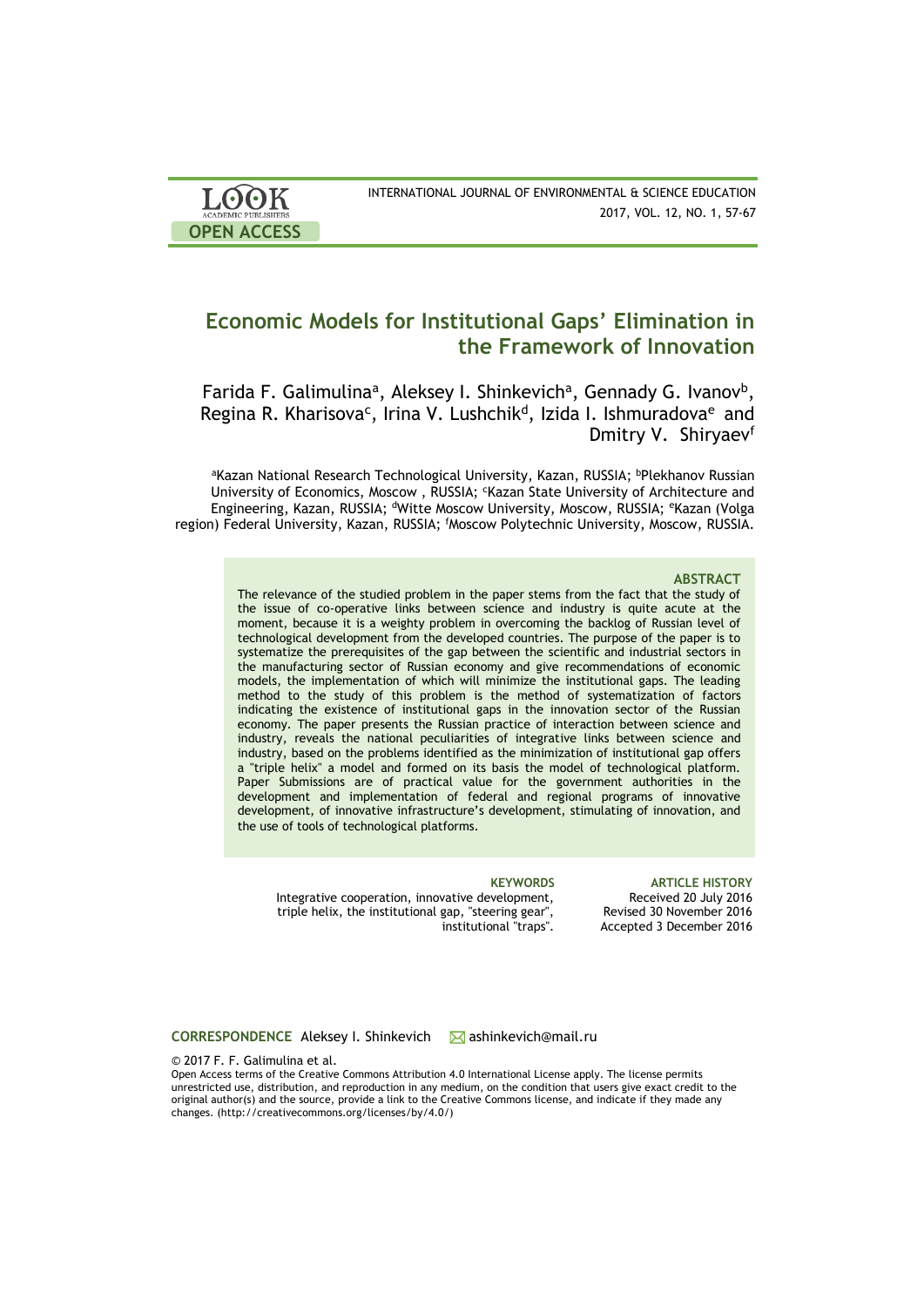# **Introduction**

# *The relevance of research*

An important task in the development of the national innovation system is to minimize the institutional gaps between science and industry. Under the institutional gap is invited to understand the situation in which the innovation flow from the sphere of science into the sphere of production is not at all stages of movement supported by Institute of Innovation. Study of co-operative relations between science and industry is quite acute at the moment, because it is a weighty problem in overcoming the backlog Russian level of technological development from the developed countries. In countries without going through a period of state monopoly, the predominant part of the research is realized directly by companies manufacturing innovative products. In the pre-crisis period the Russian science production accounted for only 5% of the personnel in Russia, participating in research and development and about 6.5% of the total R & D carried out in the country (Sukhovey, 2009). This makes the bandwidth (transfer of new knowledge from the scientific sphere into the production) of the national innovation system very low, it preserves low cost-effectiveness of the implementation of research and requires additional investment in innovation infrastructure. The institutional gap between science and industry is one of the main reasons that today only 8-10% of innovation projects are commercialized in Russia and demand for R & D results is provided by imports.

The hypothesis of the study is the assumption that technological platforms are effective tools to overcome the current institutional gap in the value chain in the field of innovation and institutional traps of double-stranded innovation interactions in Russian conditions.

# **Methodological Framework**

# *The theoretical base of research*

The theoretical basis of the research is fundamental and applied works of foreign and domestic scientists studying the institutional models and the institutional framework of innovation processes. Object of research is institutional gaps arising between the parties in the framework of innovation. The subject of the study is organizational and managerial relations arising in the process of interaction between science, business and government in the framework of innovative development. The aim of the study is to identify tools to minimize institutional gaps that arise at different stages of the innovation process in the conditions of Russian reality and ways of their solution.

# *Research Methods*

The study is based on the method of systematization of analytical data characterizing the foreign and the Russian economy in the context of innovation, as well as the methods of formalization, of analysis and synthesis. An integrated methodological approach made it possible to achieve the objective results of research.

# *Stages of research*

In the course of the study: 1) the problem of interaction between the participants of the innovation process, implemented in Russia is identified; 2) the evolution of the system of partner interactions is shown; 3) technological platforms as instrument to minimize the institutional gaps in the framework of innovation are proposed and justified.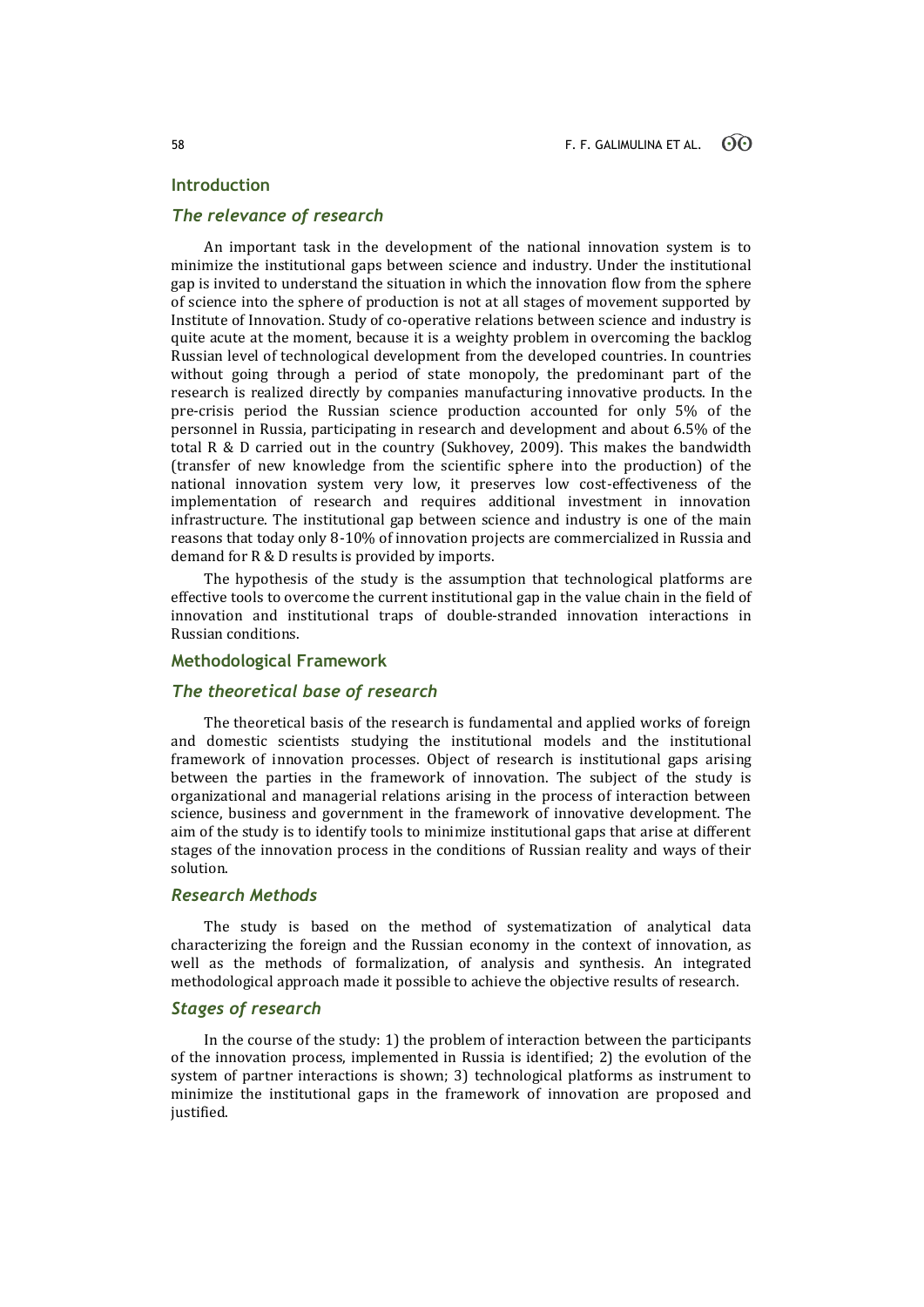#### 60 INTERNATIONAL JOURNAL OF ENVIRONMENTAL & SCIENCE EDUCATION 59

# *Theoretical and practical significance of the study results*

The theoretical significance of the research is to clarify the role of technology platforms in order to address the institutional gaps in the framework of innovative activity in the Russian economy.

The practical significance of the findings and results of the study lies in the possibility to improve the mechanisms of development and implementation of federal and regional programs of innovative development, use of technology platforms' tools while minimizing the negative effects of institutional traps by government authorities.

# **Results**

# *The problems of interaction between participants of the innovation process, implemented in Russia are revealed*

As part of the researched question it is important to study the structure of financing sources of technological innovation. Big business is little interested in this category of innovation; while for small business the innovation are the key to successful development. Despite the existence of various business support programs in the field of high-tech industries the main source of funding for R & D are the companies' own funds: accumulated and retained earnings, depreciation, share capital, proceeds from the sale of shares, the proceeds from the issue of securities (Figure 1) (Kudryavtseva, 2016).

organizations' own funds



**Figure 1.** Sources of financing technological innovation in high-tech sectors of Russia, 2014.,% (RY HSE, 2016)

An important problem of Russian science is the low level of demand of the national economy on research and development. The World Economic Forum annually assesses the degree of cooperation of science and business in the field of research and development. According to the evaluation, in 2014 Russia occupied the 45th place out of 140 countries with an indicator of a weighted average of 3.6 out of possible 7 (2011 -. 85 place out of 144 countries with an indicator of a weighted average of 3.4 out of possible 7). In turn, the United States in this rating occupies the 3rd place with the closeness of cooperation between universities and industry - 5,8 (World Economic Forum, 2015). Although the competitiveness of domestic science, preference is given to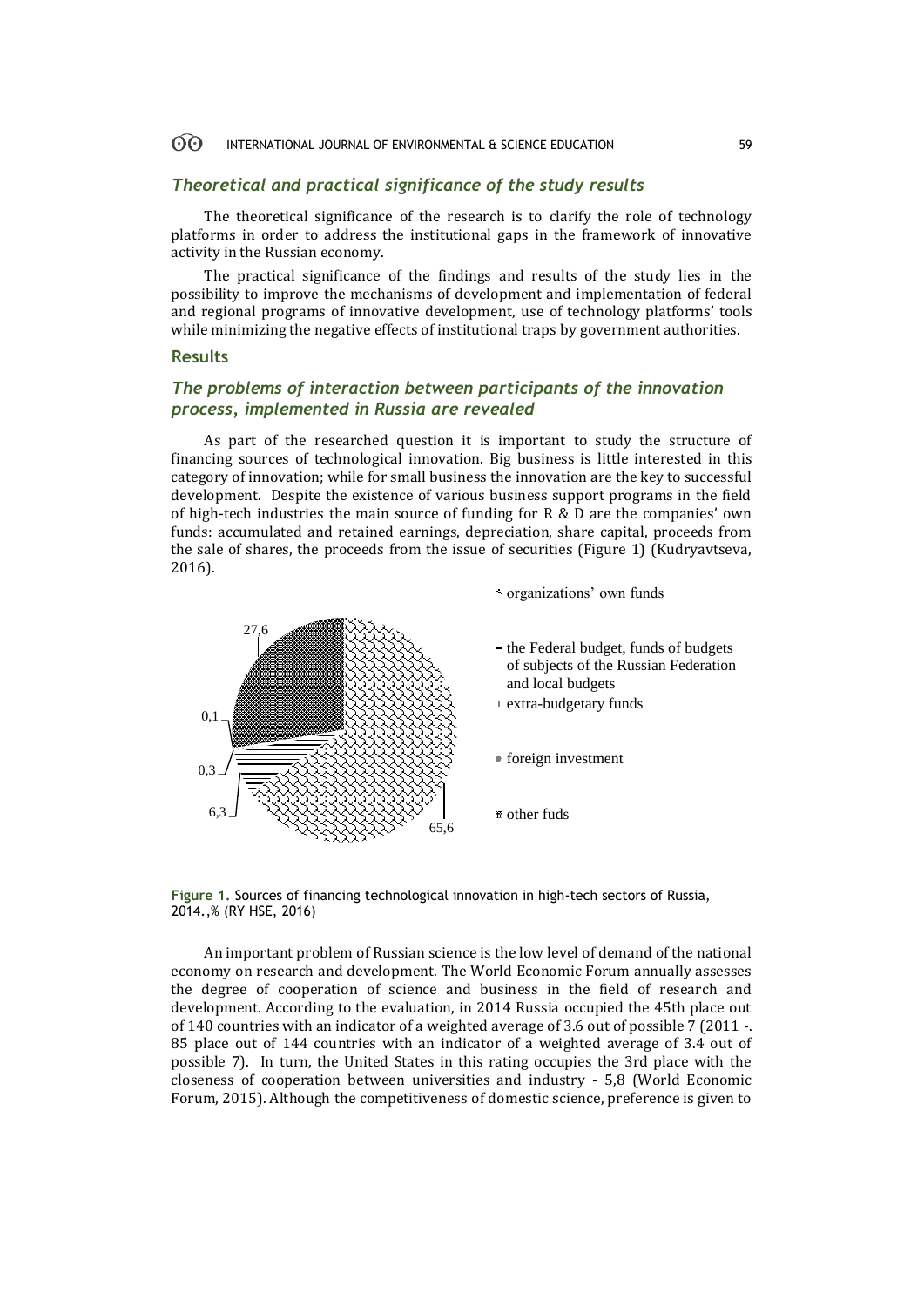the acquisition of existing technologies abroad, which is explained by the relatively low degree of riskiness and lower cost (Figure 2).



1 - research and development, 2 - acquisition of patents and patent licenses 3 - purchase of machinery and equipment 4 - acquisition of new technologies 5 - acquisition of software, 6 education and training of personnel 7 - Market Research

**Figure 2.** The share of the manufacturing sector organizations engaged in certain types of innovation activities in the total number of organizations implementing technological innovation by the end of 2014 (RU HSE, 2016)

For the manufacturing sector of the Russian economy in the R & D priorities are the acquisition of machinery and equipment (63.9%) and research and development on their own (36.7%) (RU HSE, 2016). At the same time according to the results of 2014 the largest share of newly introduced innovative products in the total volume of shipped goods, works and services is new just for the organization - 4,9% (in high-tech sectors of the economy). New to the world market in 2014 were only 0.01% of all goods, works and services rendered, whereas in 2013 the rate was 0.04%, in 2011. - 0.9% (RU HSE, 2015).

There are many reasons for the passive conduct of business in R & D. In accordance with the results of a poll conducted by the Russian Union of Industrialists and Entrepreneurs, the main obstacle in the innovation activities of companies is the lack of their own funds (see Figure 3).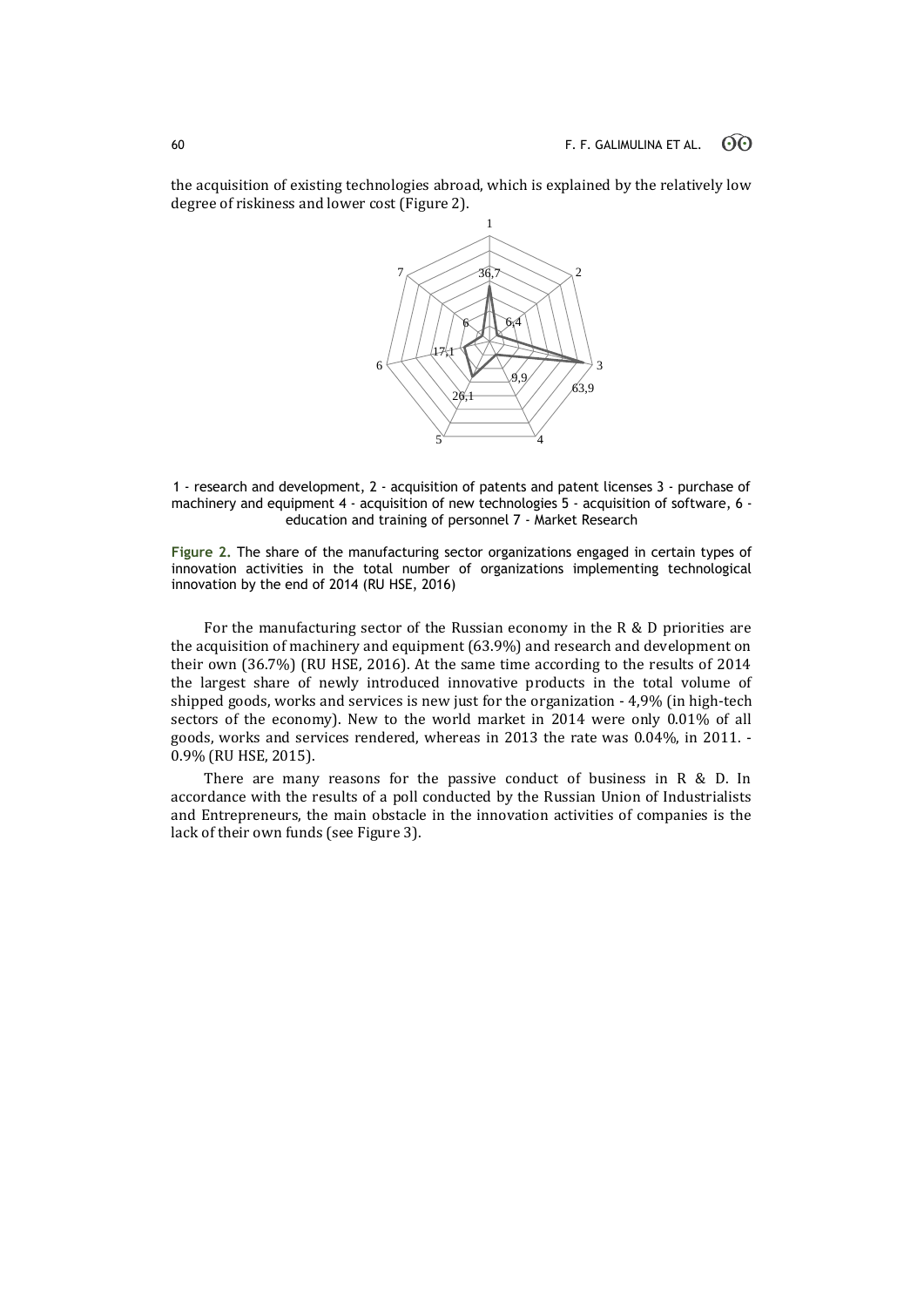

**Figure 3.** Constraints to growth in demand from the business on R & D in Russia (% of respondents) (RSPP, 2015)

 $2015$  2012

It is necessary to pay attention to such factors as lack of qualified specialists. Despite the increase in the number of researchers with advanced degrees (2008 - 101 thousand people in 2014 - 109 thousand people), the total number of personnel engaged in research and development, is gradually declining (Figure 4).



**Figure 4.** Dynamics of the number of personnel engaged in research and development (pers.) (Rosstat, 2016)

So, in 2013, 63.5% of employees (mostly young staff) left the scientific organizations of their own accord due to socio-economic issues (RU HSE, 2015). Accordingly, the proportion of the oldest age groups of scientists is increasing: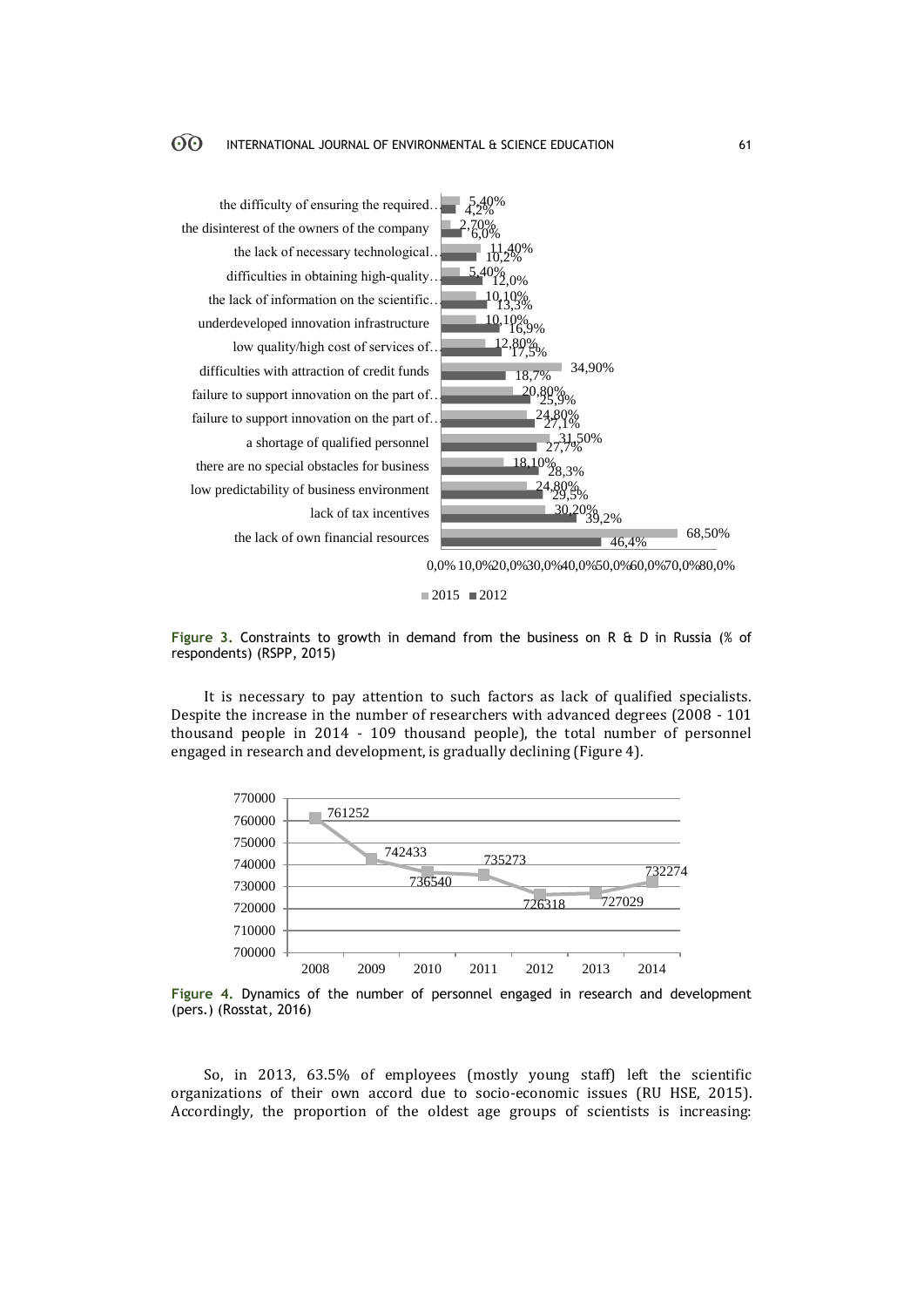employees aged over 60 make up 26%. At the same time, the share of entrepreneurs who do not see any obstacles to innovation is increasing: there is a positive trend in the range of 7% (RSPP, 2015)

As it is noted by M. Weber, entrepreneurship initially relies on science and technological innovation. Thus, entrepreneurs are actively encouraged by scientific inventions, creating the potential demand for innovations. Elimination of the existing obstacles in the interaction of science and business is intended to state, as the coordinator of a joint effort.

# *Evolution of system of partner interactions*

Historically partnerships have in the development 3 stages. In the command economy system in relations between the state, business and science the static model was dominated, wherein there was a lack of interaction. There was a prevailing state regulation of economy, business, and science. Lack of competition leaded to low interest from the enterprise to the scientific developments. Monopolies were maintained by ministries and departments and took a strong position in the national economy (Figure 5)



**Figure 5.** Evolution of the system of partner interactions (Katukov, Malygin & Smorodinskaya, 2012)

The industrial market economy contributed to the emergence of double interactions between these institutions. There are effects of economic agglomeration in a competitive environment. As an example of interaction between government and business serve financial-industrial groups. Science is embedded in industrial production, resulting in well-known inventions intended for production purposes.

During the post-industrial economy the innovative environment appears which is characterized by an interactive co-ordination. The success of innovation depends on the density of synergy interaction of three sectors simultaneously. We are talking about the formation of the cluster alliance, the relationship system in which is described by the model of the "triple helix" (Katukov, Malygin & Smorodinskaya, 2012).

Each of the three institutions of the "triple helix" (universities, business and government) fulfills its function: business fulfills production function; state – the function of regulation of contractual relations between the parties, guarantying the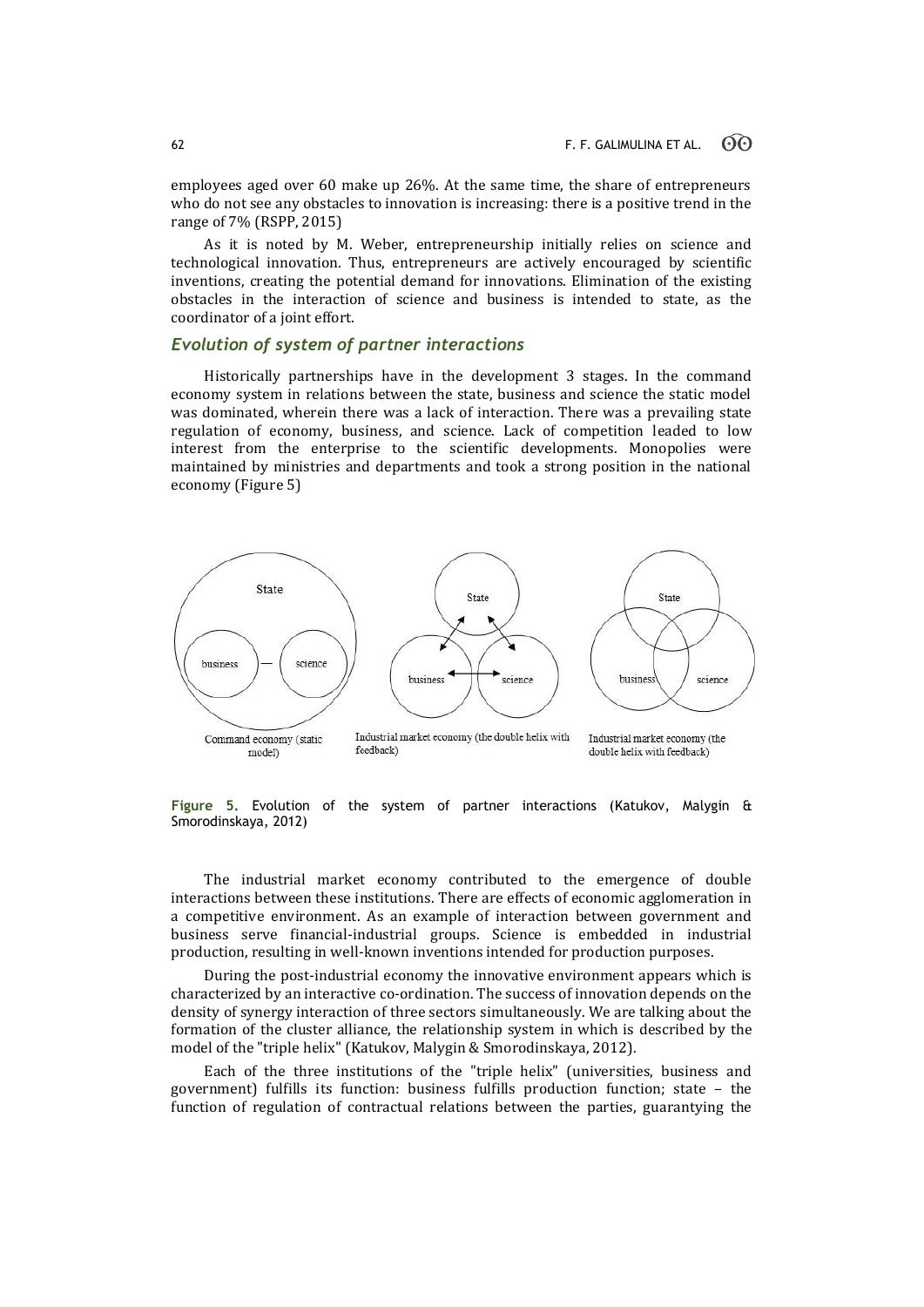#### 60 INTERNATIONAL JOURNAL OF ENVIRONMENTAL & SCIENCE EDUCATION 63

stability of the interaction and exchange of information; Universities are the source of new knowledge and technologies.

A key role in the "triple helix" model belongs to universities. This is due to the fact that knowledge is becoming a key factor in the competitiveness of the state. Unlike public-private partnership, in which the dominant role is played by the state, "triple helix" puts forward the science in the first place. There is a process of cooperation network of three players: their competencies are combined and acquire the character of interchangeability (fields of circles' overlay in Figure 5).

Institutes mutually interact at every stage of the innovation process. At the initial stage of knowledge generation there is an interaction between the state and science, then in the process of technology Transfer University cooperates with the business, and the result is output to the market jointly by the state and the private sector. Interactions' effectiveness depends on the fact with which the participant of the model they are working. Great importance is the interchangeability of the participants: the science develops the role of companies, business centers - the role of universities, the state - the role of the representative of venture capital financing (Etzkowitz, 2008).

Today the model of the "triple helix" is considered a classic model of collaboration needed for innovation and applied in the economy in both developed and developing countries and countries with economies in transition (MacGregor & Carleton, 2012). Russia is a country in which the model does not work fully. The domestic economy retains the features of semi-market system, dominated by only the paired relationship with the dominance of the state and the lack of feedback (Figure 6)



**Figure 6.** Cross-sector cooperation in the Russian economy: the incomplete double helix (Katukov, Malygin & Smorodinskaya, 2012)

The result of incomplete inter-sector cooperation is the emergence of institutional "traps" - situations preserving inefficient in terms of stability of innovative development of the institutional path, only optimal for two participants - a local optimum ("anti-institute of innovation"), where participants aim to ensure that new technologies do not appear, trap are persisted (Shinkevich, 2011).

Let's consider the trap in double-helical model. There is a direct relationship between the degree of differentiation of the components in the "spiral", related to innovation and the market, and the likelihood of "traps". This regularity to a certain point makes it possible to sustainable development, as these components can perfectly interact in different types of economic activities together. In collaboration "sciencebusiness" technology trap occurs as a result of a closed process chain.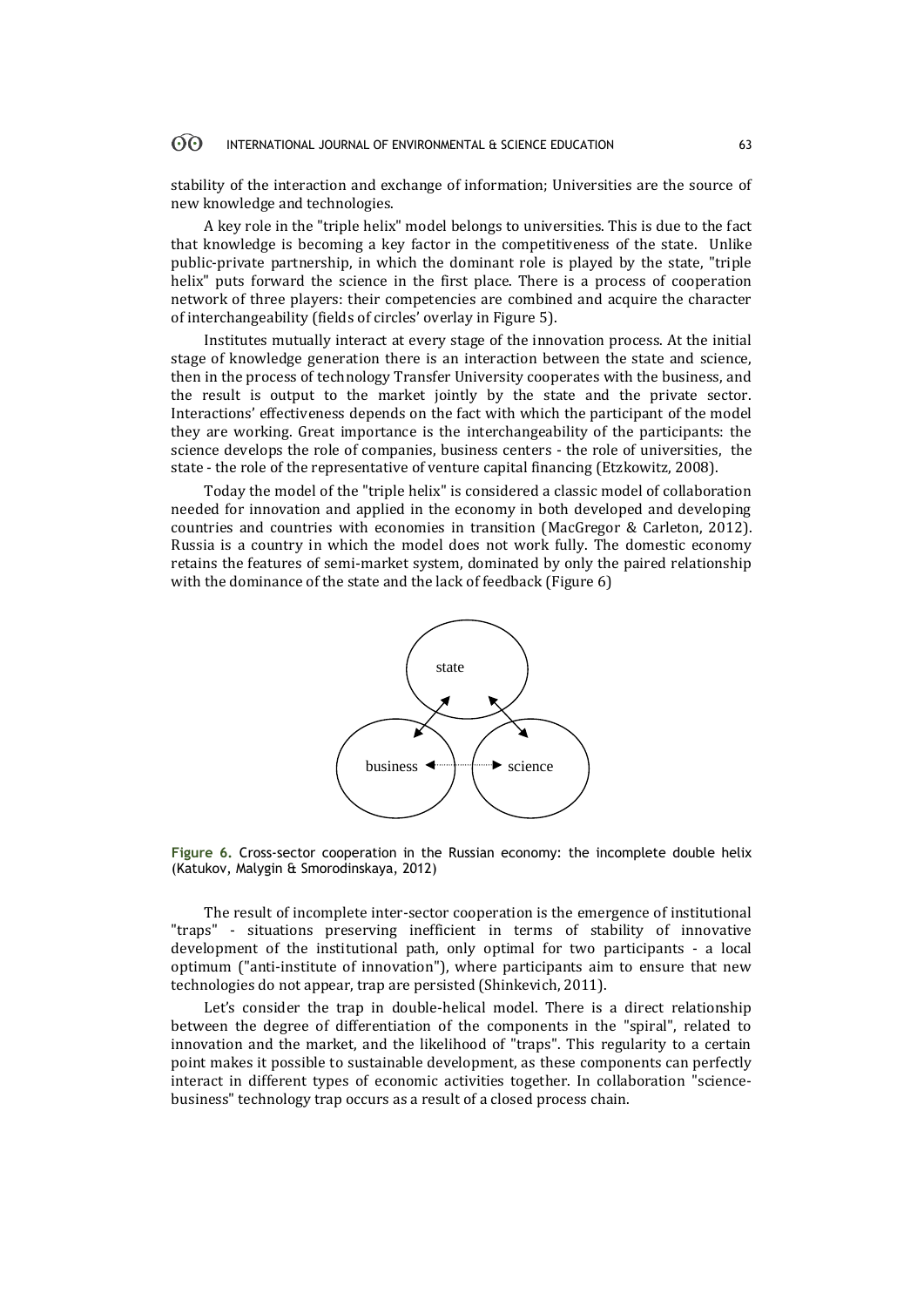Traps in a spiral "state -science" are expressed as "failures" of government support for innovation (Shinkevich, 2011). Cross-sector cooperation with state participation cannot be overcome due to the desire of the state to preserve the vertical relationships with other members of the "spiral", which is contrary to the modern innovative requirements. Therefore, the state cannot overcome such pitfalls. As a priority source of funding, state supports in Russia, first and foremost, a major raw material business. As a result there is a stable local optimum between business and government.

M.V. Shinkevich (2011) connects institutional traps with the existence of a negative transactional effect of innovation development in the manufacturing sector. Manufacturing production are including, chemical technologies which relate to the high-level medium technology sector. The state is interested in supporting not all kinds of production, so the output is a technology platform that combines and high-tech subsectors (field of new materials, deeper processing of hydrocarbon raw materials, energy efficiency, energy saving, nuclear energy and so forth.) and low-tech traditional and commodity production (fertilizers, production of petroleum, mining, metal processing, etc.).

# *Technology platforms - a tool to minimize the institutional gaps in the framework of innovation*

Comparing the level of innovation in sectors such as mining, manufacturing, and marketing research, engineering availability of raw materials is observed for raw types of economic activity, as foreign companies are interested just in the feed stream, independent processing of raw materials and production of new products (Figure 7).

R & D in the manufacturing sectors of the economy are low, are depressed in the result of pressure of innovations' developers, sales of obsolete technology and imports of high-tech products. This problem prevents the increase of Russia's position on the world stage (Galimulina et al., 2016). We propose to minimize depression from imports of high technology products and to increase the level of development and, consequently, exports of R & D in the manufacturing sector of the economy through technological platform as a tool for balancing the level of innovation in these types of economic activities. Macro-technologies representing the core of technology platforms will integrate the processes of production, processing and marketing of high-tech products in a single chain, which will increase the level of competitiveness, the volume of Russian exports and eliminate the suppression of the Russian science from the imports.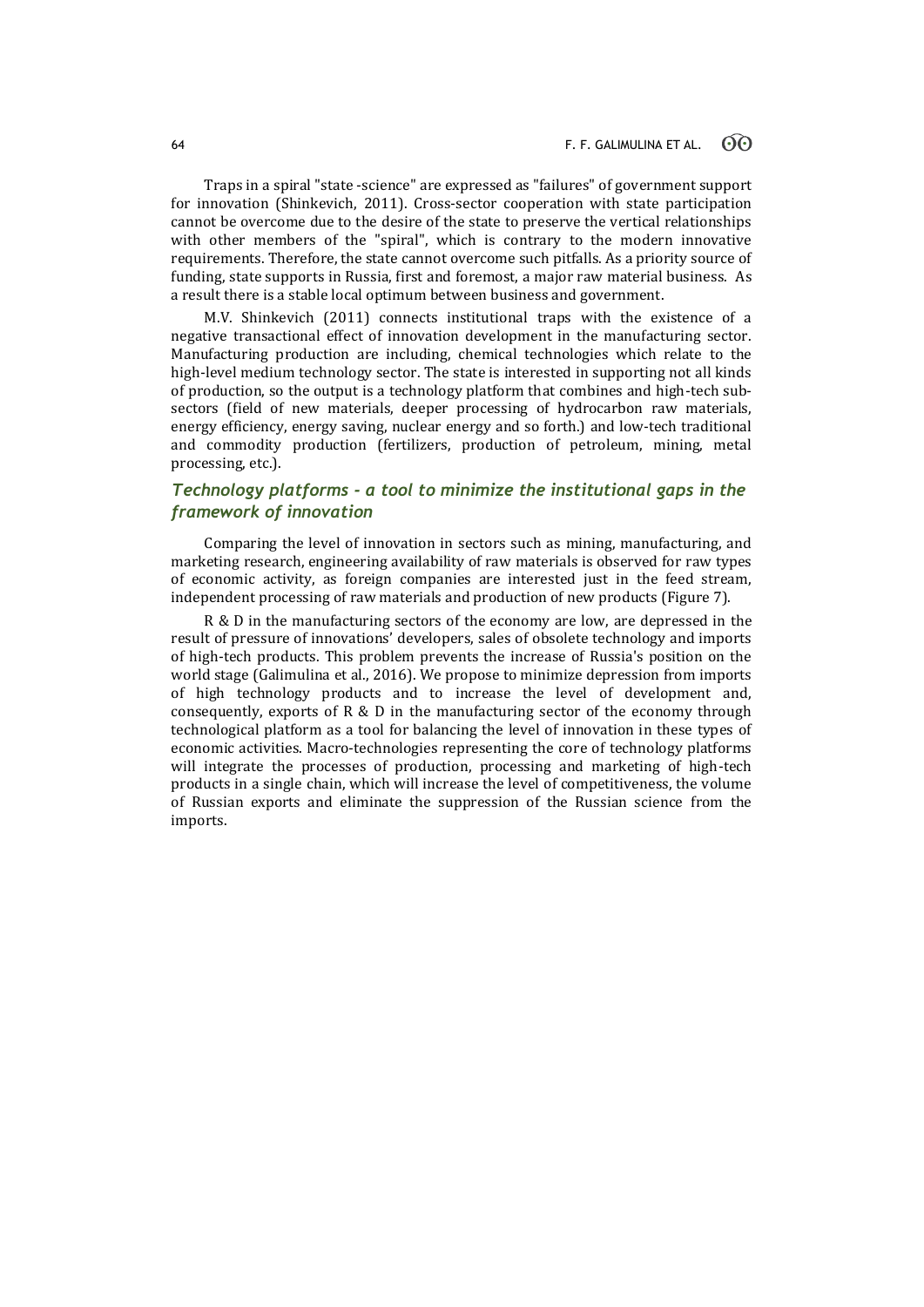

**Figure 7.** Depression of high-tech sectors of the Russian engineering model (Galimulina, 2015)

Overcoming of institutional traps is possible with third-party's innovative intervention in the framework of double helices. Model of "triple helix" formed the basis of the principles of the formation of technological platforms. Under the technological platform is to be understood communicational tool aimed at stepping up efforts to develop advanced commercial technologies, new products and services, to attract additional resources to research and development based on the participation of all stakeholders (business, science, government, civil society), to improve the legal framework in the field of science and technology, innovation development. Technology platforms, along with other tools, are designed to intensify the interaction between the various actors of the innovation system. The key players are not only scientists and R & D practitioners but also managers, production associations, government authorities, businesses, consumer groups, etc.

# **Discussions**

Bridging the gap between the industrial and scientific sectors is the most important task of formation in Russia of a favorable climate for innovation. In economic literature, this phenomenon is known by the terms "failure", "abyss", "valley of death", in the study are involved scientists like (Hochberg, 2003, Freudenthal & McLaughlin, 2009, Saritas, 2013, Rudnik, 2011, Khokhlov, 1990, Shinkevich, 2011).

M.V. Shinkevich (2011) in his work examines predictors of institutional traps, based on the existence of a negative transactional effect of innovation development in the manufacturing sector. However, it is not specified within what interactions appear these traps (science - business, science - government or business - state) and the attention is not paid to integrative interaction of these institutions within the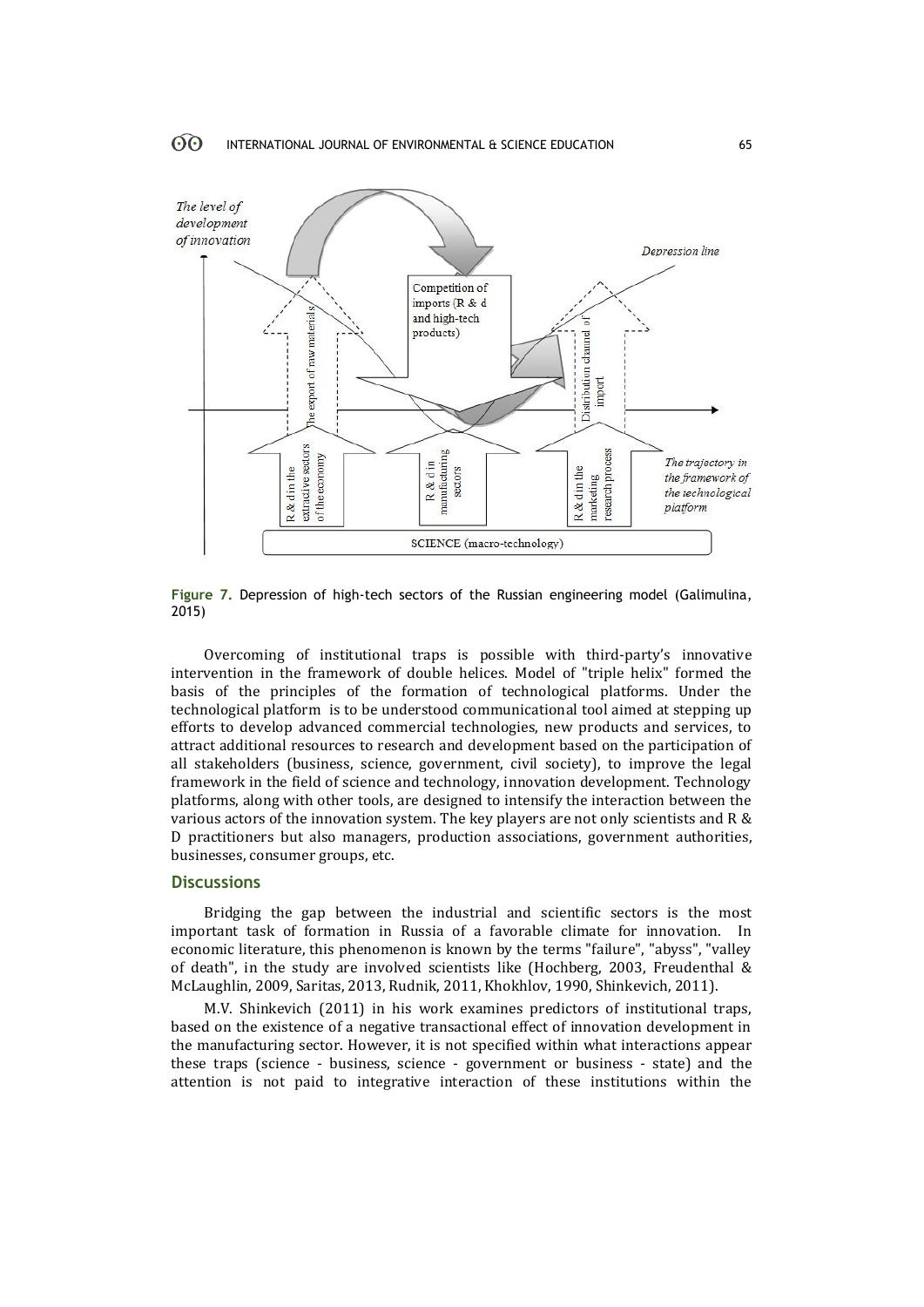framework of the "triple helix" model and solving problems on the identified institutional traps' minimization.

# **Conclusion**

Thus, the model of the "triple helix" and based on it the tool of technology platforms is designed to overcome the institutional gap between science and industry. At the same time the national innovation system in Russia should seek to eliminate the blurring contours of the system, its lack of backward linkages and coordination of actions and to identify the participant clearly who is responsible for the optimal decisions and their implementation. Detailed analysis of the pairwise interaction of Institutes Science - business, science - government, business - the state enabled to reveal the problems inherent in the Russian innovation system and to formulate a set of measures to optimize these interactions that will provide a more complete use of the innovation potential of the Russian Federation.

## **Disclosure statement**

No potential conflict of interest was reported by the authors.

### **Notes on contributors**

**Farida F. Galimulina -** PhD, Associate Professor, Kazan National Research Technological University, Kazan, Russia.

**Alexey I. Shinkevich** – Doctor of Economics, Professor of the Department of Logistics and Management, Kazan National Research Technological University, Kazan, Russia

**Gennady G. Ivanov** - PhD, Head of the Department of Trade Policy, Plekhanov Russian University of Economics, Moscow , Russia.

**Regina R**. **Kharisova** - PhD, Associate Professor of the Department of Business Economics in Construction, Kazan State University of Architecture and Engineering, Kazan, Russia.

**Irina V. Lushchik** – PhD, Associate Professor of the Department of Accounting, Taxation and Customs, Witte Moscow University, Moscow, Russia.

**Izida I. Ishmuradova** – Senior Lecture of the Department of Business Informatics and Mathematical Methods in Economics, Kazan (Volga region) Federal University, Kazan, Russia.

**Dmitry V. Shiryaev** – PhD, Associate Professor of the Department of Management in the Field of Science and Technology, Moscow Polytechnic University, Moscow, Russia.

## **References**

Etzkowitz, H. (2008). *The Triple Helix: University-Industry-Government Innovation in Action.* New York: Routledge.

- Freudenthal, G. & McLaughlin, P.. (2009). Classical Marxist Historiography of Science: the Hessen-Grossmann-Thesis. The Social and Economic Roots of the Scientific Revolution: Texts by Boris Hessen and Henryk Grossmann. *Boston Studies in the Philosophy of Science, 278*, 1–40.
- Galimulina, F.F., Shinkevich, A.I., Komissarova, I.P., Mayorova, A.N., Astafyeva, I.A., Klimova, N.V., Nabiullina, K.R. & Zhukovskaya, I.V. (2016). Technology Platforms as an Efficient Tool to Modernize Russia's Economy. *International Journal of Economics and Financial Issues, 6(1)*, 163-168.
- Galimulina, F.F. (2015). *Managing the development of technology platforms in innovative sectors of the Russian economy*: PhD Thesis, Kazan.
- Hochberg, L. (2003). National Innovation System of Russia in the conditions of the "new economy." *Problems of Economics, 3,* 12-21.
- Indicators of innovation. (2016). *Statistical publication.* Moscow: Moscow National Research University "Higher School of Economics", 320 p.
- Katukov, D.D., Malygin, V.E., & Smorodinskaya, N.V. (2012). *The institutional environment of the globalized economy: the development of network communications.* Moscow: Institute of Economics, Russian Academy of Sciences, 2012.

Khokhlov, N.G. (1990). *The integrated system of training in higher education abroad.* Moscow: Mysl.